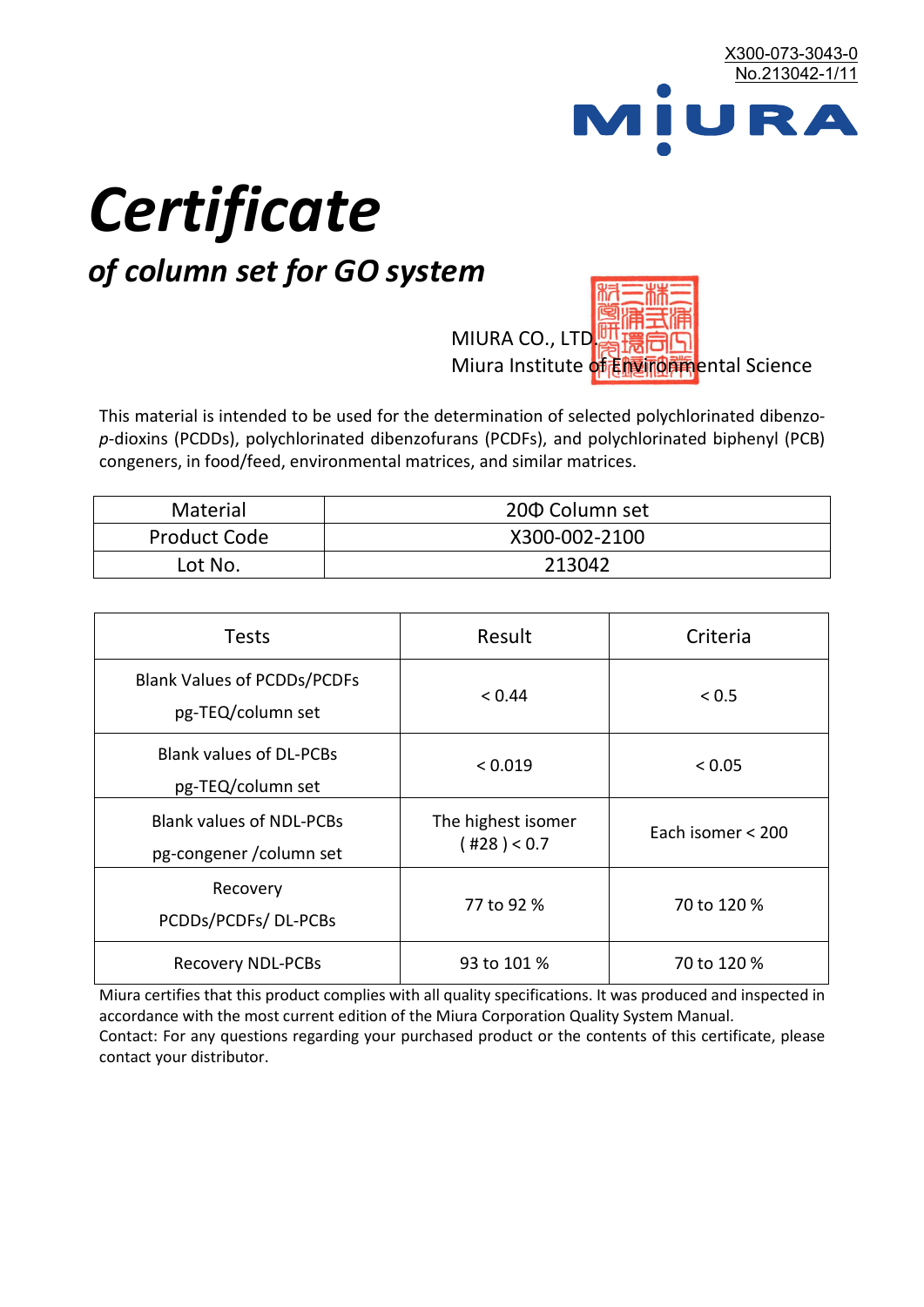### **DESCRIPTIONS**

**Lot Number:** The number mentioned on the labels on the column bag is the lot production number.

**Blank Level Values:** Blank level values, expressed as mass fractions (pg-TEQ per a column set), for selected PCB congeners, PCDD, and PCDF congeners are provided in Table 2. Blank level values are a reference value for which MIURA has the highest confidence in its accuracy, in that all known or suspected sources of bias have been investigated or taken into account (JIS K0311 or JIS K0312).

**Recovery Values (Sample):** Recovery values, expressed as percentages, are provided in Table 3 for selected mass labeled-PCB congeners, and selected mass labeled PCDD and PCDF congeners, based on selected mass labeled recovery standards added before GC-MS measurement. Recovery values meet EU regulations; however, the values meet the MIURA criteria for this certification, which are stricter than what is required by EU regulations.

#### **NOTICE AND WARNING TO USERS**

THE GO SYSTEM COLUMN SET IS INTENDED FOR DIOXIN ANALYTICAL USE ONLY, INCLUDING HAZARDOUS MATERIALS. BEFORE USE, READ THE SDS CAREFULLY; HANDLE PRODUCT AS A HAZARDOUS MATERIAL CAPABLE OF SKIN CORROSION AND/OR EYE DAMAGE.

#### **INSTRUCTIONS FOR STABILITY, STORAGE, AND USE**

**Stability and Storage:** The column set should be stored at room temperatures below 25 °C until use. It should not be frozen or exposed to sunlight or ultraviolet radiation. After removing from the bags, the contents should be used immediately, especially, because the concentration column (lower) "Alumina" can be deactivated under high-humidity. Storing of the removed column set is not recommended.

**Use:** If storing in a cold room or refrigerator, bring them to room temperature (let stand for approximately 30 min), remove water condensed on the surface of the bags. Carefully remove the bags to avoid damage of the column. Use the same lot number with one column set. For more information of column set refer to the operation manual.

#### **ANALYTICAL METHODS USED AT MIURA**

For preparation of blank test, several column sets chosen at random per lot production were allowed to reach ambient temperature; two types of the purification columns (upper: silver nitrate silica gel, and lower: sulfuric acid silica gel) were assembled, and 10 mL of n-hexane was added to wet the top of the column with the designated column cap and disposable syringe. Then, a known amount of internal standard solution (containing selected labeled PCB, PCDDs, and PCDFs congeners; as shown in Table 1) dissolved in 6 mL of n-hexane was added to the top of the column with disposable syringe, and the syringe was washed with 2 x 2 mL of n-hexane; the n-hexane was injected into the column again. Then, the purification columns assembled with the concentration columns (upper) and (lower) were set to the each system unit immediately. After two fractions (dioxin and PCB fractions) were obtained from each system unit, a known amount of the recovery standard solution was added to each concentration vessel. Finally, both fractions were concentrated using an evaporation system under nitrogen to 0.01 mL.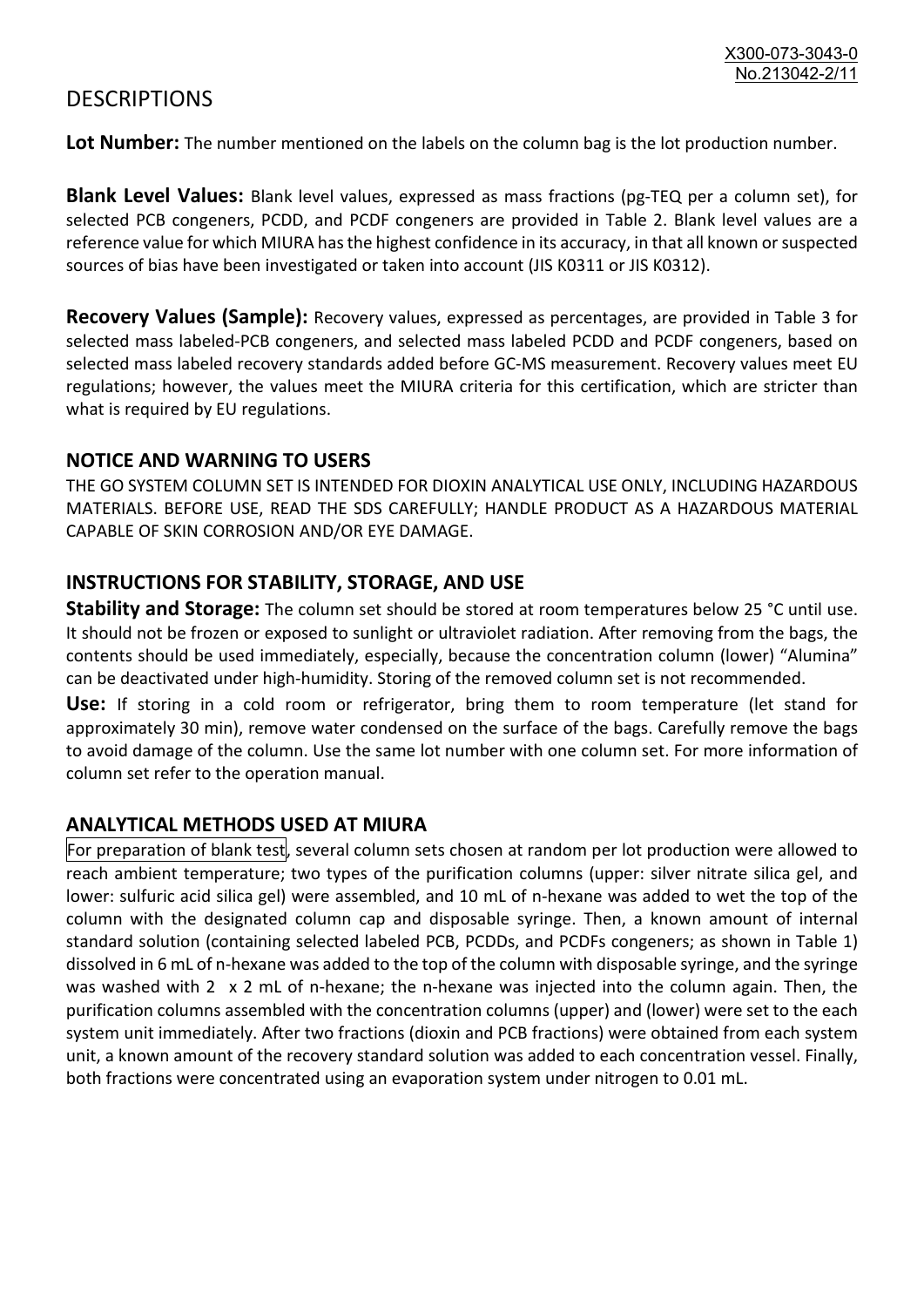X300-073-3043-0 No. 213042-3/

| Compounds                   | Standard                      | Maker Code     | Maker                           | <b>Diluted</b><br>Concentration |
|-----------------------------|-------------------------------|----------------|---------------------------------|---------------------------------|
| PCDDs and PCDFs,<br>DL-PCBs | Internal Standard             | DF-SS-A        |                                 | $10$ ng/mL<br>in decane         |
|                             | <b>Internal Standard</b>      | DFP-LCS-B      |                                 |                                 |
|                             | Recovery (Surrogate) Standard | DF-IS-J        | Wellington<br>Laboratories Inc. |                                 |
| <b>NDL-PCBs</b>             | Internal Standard             | <b>MBP-28</b>  |                                 |                                 |
|                             |                               | <b>MBP-52</b>  |                                 |                                 |
|                             |                               | MBP-101        |                                 |                                 |
|                             |                               | <b>MBP-138</b> |                                 |                                 |
|                             |                               | MBP-153        |                                 |                                 |
|                             | Recovery (Surrogate) Standard | <b>MBP-19</b>  |                                 |                                 |
|                             |                               | <b>MBP-70</b>  |                                 |                                 |
|                             |                               | MBP-111        |                                 |                                 |
|                             |                               | MBP-162        |                                 |                                 |
|                             |                               | <b>MBP-178</b> |                                 |                                 |

Table 1. Standard solutions used for recovery tests.

The concentrated dioxin fraction was analyzed using gas chromatography / high resolution mass spectrometry (GC/HRMS) operated in electron impact (EI) mode. A 0.25 mm ID × 60 m fused silica capillary (BPX-DXN, TRAJAN) was used. The concentrated PCB fraction was analyzed using GC/HRMS operated in EI mode. A 0.25 mm ID × 60 m fused silica capillary (HT8-PCB, TRAJAN) was used. All injections were 2 μL using a splitless inlet. The results, blank level values, are provided in Table 2. The chromatograms of each compounds are shown at page 6 and after. Furthermore, the dioxin and PCB fractions were analyzed using gas chromatography / low resolution mass spectrometry operated in total ion scan (m/z 50 to 500) mode, to confirm if interferences may affect determination of target compounds by GC/HRMS are included in the fractions, the chromatograms are not shown here.

For the recovery test (sample), The sunflower seed oil from Helianthus annuus (S5007-1L, Sigma Aldrich) was dissolved in 2 mL of n-hexane. A known amount of the internal standard solution was added to the flask, mixed, and allowed to equilibrate. First, several column sets chosen at random per lot production were allowed to reach ambient temperature; the purification columns (upper) and (lower) were assembled. 10 mL of n-hexane was added to wet the top of the column with the designated column cap and disposable syringe. Then, the sample with the internal standard was injected into the top of the column with the disposable syringe, and the syringe was washed with 2 x 2 mL of n-hexane; the n-hexane was injected into the column again. The purification column was assembled with the concentration column (upper) and (lower), and set to the each system unit immediately. After obtaining two fractions from the system unit, the dioxin and PCB fractions were concentrated using an evaporation system under nitrogen to approximately 0.01 mL. After the addition of a known amount of recovery standard solution, the both fractions were concentrated to 0.02 mL; then dioxin and PCB in each fractions were analyzed using GC/HRMS as mentioned above test. The inspection results is displayed in Table 3.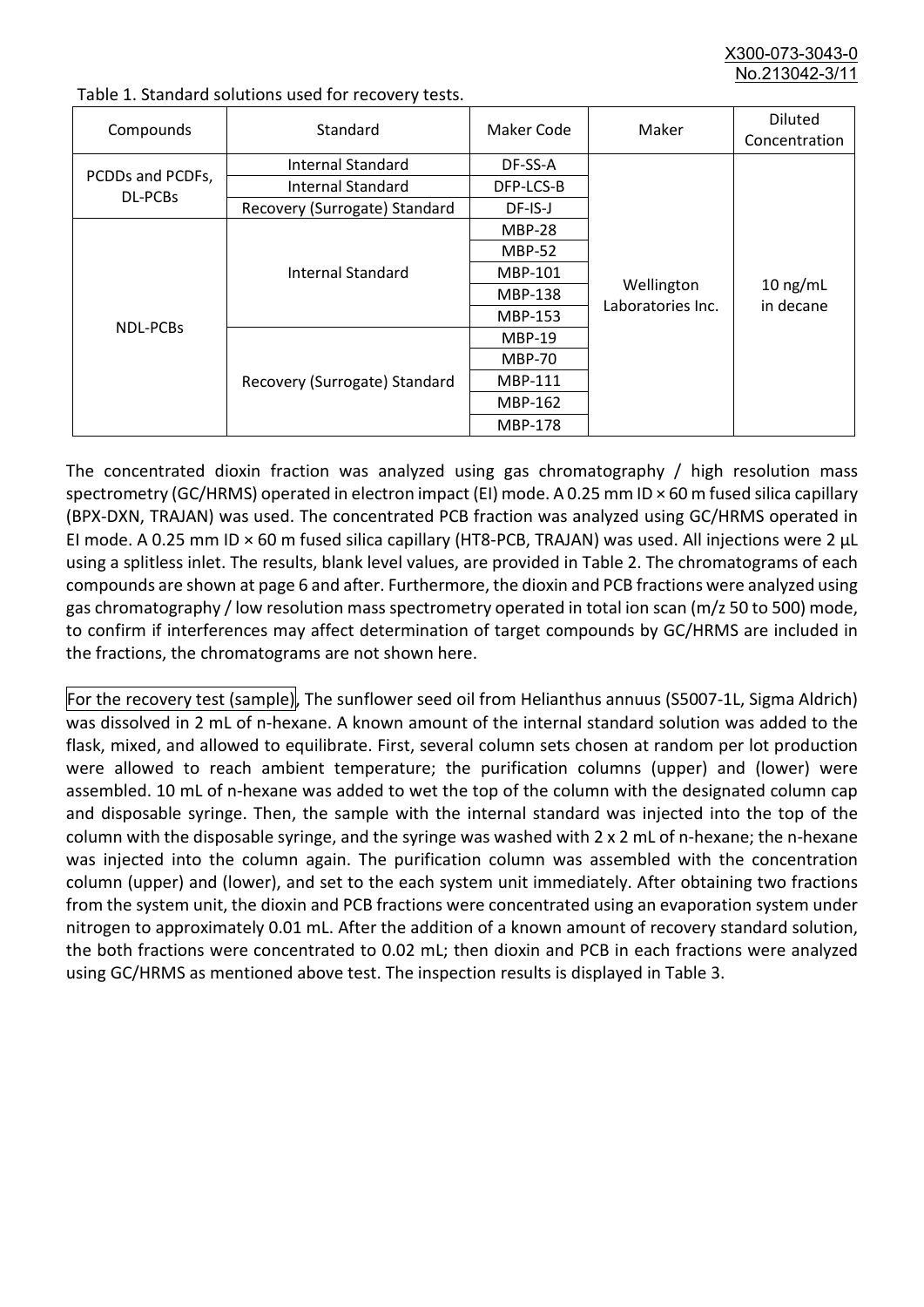X300-073-3043-0 No.213042-4/11

|  | Table 2 Blank levels of dioxins (PCDDs/PCDFs and DL-PCBs) and NDL-PCBs per column set. |
|--|----------------------------------------------------------------------------------------|
|--|----------------------------------------------------------------------------------------|

| abic 2 Diarik icveis of dioxins (I CDD3/TCDTs and DET CD3/ and NDET CD3 pcr column sett.<br>Congener | Concentration | LOQ       | <b>LOD</b> | $S/N=3$   | TEQ*      |
|------------------------------------------------------------------------------------------------------|---------------|-----------|------------|-----------|-----------|
|                                                                                                      | pg/column     | pg/column | pg/column  | pg/column | pg/column |
| 2,3,7,8-TeCDD                                                                                        | <b>ND</b>     | 0.29      | 0.09       | 0.09      | 0.09      |
| 1,2,3,7,8-PeCDD                                                                                      | <b>ND</b>     | 0.30      | 0.09       | 0.08      | 0.09      |
| 1,2,3,4,7,8-HxCDD                                                                                    | <b>ND</b>     | 0.8       | 0.2        | 0.2       | 0.02      |
| 1,2,3,6,7,8-HxCDD                                                                                    | <b>ND</b>     | 0.7       | 0.2        | 0.2       | 0.02      |
| 1,2,3,7,8,9-HxCDD                                                                                    | <b>ND</b>     | 0.8       | 0.2        | 0.2       | 0.02      |
| 1,2,3,4,6,7,8-HpCDD                                                                                  | <b>ND</b>     | 1.3       | 0.4        | 0.1       | 0.004     |
| <b>OCDD</b>                                                                                          | <b>ND</b>     | 1.9       | 0.6        | 0.09      | 0.00018   |
| 2,3,7,8-TeCDF                                                                                        | <b>ND</b>     | 0.9       | 0.3        | 0.1       | 0.03      |
| 1,2,3,7,8-PeCDF                                                                                      | <b>ND</b>     | 0.8       | 0.2        | 0.1       | 0.006     |
| 2,3,4,7,8-PeCDF                                                                                      | <b>ND</b>     | 0.5       | 0.2        | 0.1       | 0.06      |
| 1,2,3,4,7,8-HxCDF                                                                                    | <b>ND</b>     | 0.6       | 0.2        | 0.08      | 0.02      |
| 1,2,3,6,7,8-HxCDF                                                                                    | <b>ND</b>     | 0.9       | 0.3        | 0.07      | 0.03      |
| 1,2,3,7,8,9-HxCDF                                                                                    | <b>ND</b>     | 0.6       | 0.2        | 0.08      | 0.02      |
| 2,3,4,6,7,8-HxCDF                                                                                    | <b>ND</b>     | 0.6       | 0.2        | 0.07      | 0.02      |
| 1,2,3,4,6,7,8-HpCDF                                                                                  | <b>ND</b>     | 1.0       | 0.3        | 0.06      | 0.003     |
| 1,2,3,4,7,8,9-HpCDF                                                                                  | <b>ND</b>     | 1.1       | 0.3        | 0.08      | 0.003     |
| <b>OCDF</b>                                                                                          | <b>ND</b>     | 2.0       | 0.6        | 0.2       | 0.00018   |
| #81 (3,4,4',5-TeCB)                                                                                  | <b>ND</b>     | 0.7       | 0.2        | 0.07      | 0.00006   |
| #77 (3,3',4,4'-TeCB)                                                                                 | <b>ND</b>     | 1.5       | 0.5        | 0.07      | 0.00005   |
| #126 (3,3',4,4',5-PeCB)                                                                              | <b>ND</b>     | 0.4       | 0.1        | 0.06      | 0.01      |
| #169 (3,3',4,4',5,5'-HxCB)                                                                           | <b>ND</b>     | 0.9       | 0.3        | 0.09      | 0.009     |
| #123 (2',3,4,4',5-PeCB)                                                                              | <b>ND</b>     | 0.4       | 0.1        | 0.03      | 0.000003  |
| #118 (2,3',4,4',5-PeCB)                                                                              | <b>ND</b>     | 0.7       | 0.2        | 0.03      | 0.000006  |
| #105 (2,3,3',4,4'-PeCB)                                                                              | <b>ND</b>     | 0.4       | 0.1        | 0.03      | 0.000003  |
| #114 (2,3,4,4',5-PeCB)                                                                               | <b>ND</b>     | 0.6       | 0.2        | 0.03      | 0.000006  |
| #167 (2,3',4,4',5,5'-HxCB)                                                                           | <b>ND</b>     | 0.4       | 0.1        | 0.03      | 0.000003  |
| #156 (2,3,3',4,4',5-HxCB)                                                                            | <b>ND</b>     | 0.5       | 0.1        | 0.03      | 0.000003  |
| #157 (2,3,3',4,4',5'-HxCB)                                                                           | <b>ND</b>     | 0.6       | 0.2        | 0.03      | 0.000006  |
| #189 (2,3,3',4,4',5,5'-HpCB)                                                                         | <b>ND</b>     | 0.4       | 0.1        | 0.03      | 0.000003  |
| #28 (2,4,4'-TrCB)                                                                                    | 0.7           | 0.4       | 0.1        | 0.03      |           |
| #52 (2,2',5,5'-TeCB)                                                                                 | 0.3           | 0.3       | 0.1        | 0.04      |           |
| #101 (2,2',4,5,5'-PeCB)                                                                              | (0.2)         | 0.4       | 0.1        | 0.03      |           |
| #138 (2,2',3,4,4',5'-HxCB)                                                                           | <b>ND</b>     | 0.6       | 0.2        | 0.03      |           |
| #153 (2,2',4,4',5,5'-HxCB)                                                                           | <b>ND</b>     | 1.1       | 0.3        | 0.03      |           |
| #180 (2,2',3,4,4',5,5'-HpCB)                                                                         | <b>ND</b>     | 0.6       | 0.2        | 0.03      |           |

\* TEQ: Toxicity Equivalents (are applied WHO-TEF(2006))

- 1. The figures in the parentheses in the concentration of actual measurement denote the concentration of the LOD or more and less than the LOQ.
- 2. ND in the concentration of actual measurement denotes less than the LOD.
- 3. TEQ are calculated with an actual measurement which is the concentration of the LOQ or more, and an actual measurement which is the concentration of the LOD or more and less than the LOQ, respectively. For values less than the LOD, TEQ are calculated with the LOD.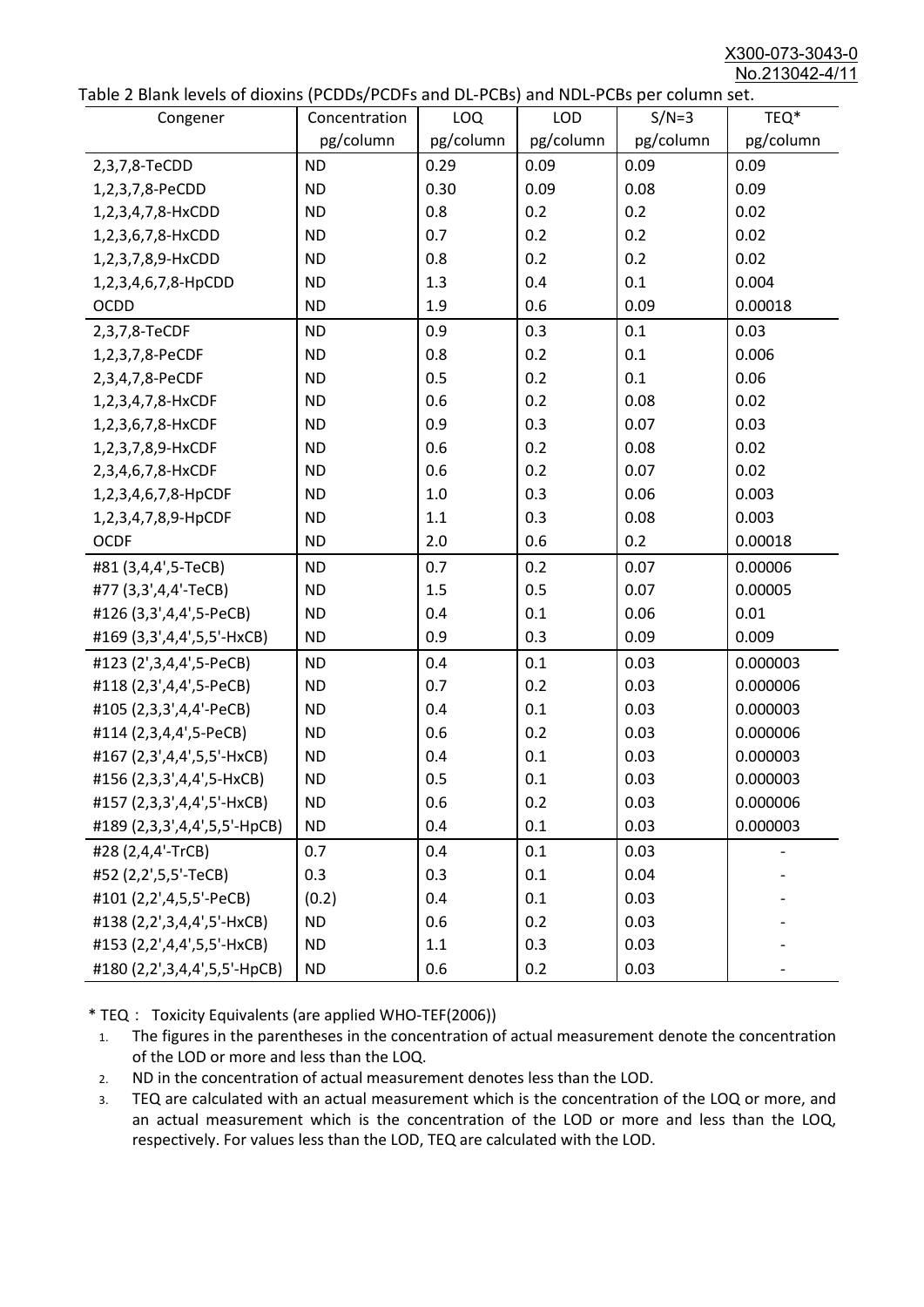| uwic J.<br><u>RECOVERTS OF RESERVED INTERNATION STATIONS</u> |        |
|--------------------------------------------------------------|--------|
| Congener                                                     | Sample |
| 2,3,7,8-TeCDD                                                | 77%    |
| 1,2,3,7,8-PeCDD                                              | 80%    |
| 1,2,3,4,7,8-HxCDD                                            | 86%    |
| 1,2,3,6,7,8-HxCDD                                            | 88 %   |
| 1,2,3,7,8,9-HxCDD                                            | 79 %   |
| 1,2,3,4,6,7,8-HpCDD                                          | 87%    |
| <b>OCDD</b>                                                  | 82%    |
| 2,3,7,8-TeCDF                                                | 82%    |
| 1,2,3,7,8-PeCDF                                              | 89%    |
| 2,3,4,7,8-PeCDF                                              | 90%    |
| 1,2,3,4,7,8-HxCDF                                            | 82%    |
| 1,2,3,6,7,8-HxCDF                                            | 82 %   |
| 1,2,3,7,8,9-HxCDF                                            | 86%    |
| 2,3,4,6,7,8-HxCDF                                            | 88%    |
| 1,2,3,4,6,7,8-HpCDF                                          | 84 %   |
| 1,2,3,4,7,8,9-HpCDF                                          | 84 %   |
| <b>OCDF</b>                                                  | 83%    |
| #81 (3,4,4',5-TeCB)                                          | 82%    |
| #77 (3,3',4,4'-TeCB)                                         | 80%    |
| #126 (3,3',4,4',5-PeCB)                                      | 88%    |
| #169 (3,3',4,4',5,5'-HxCB)                                   | 84 %   |
| #123 (2',3,4,4',5-PeCB)                                      | 88%    |
| #118 (2,3',4,4',5-PeCB)                                      | 82%    |
| #105 (2,3,3',4,4'-PeCB)                                      | 88%    |
| #114 (2,3,4,4',5-PeCB)                                       | 92%    |
| #167 (2,3',4,4',5,5'-HxCB)                                   | 87%    |
| #156 (2,3,3',4,4',5-HxCB)                                    | 90 %   |
| #157 (2,3,3',4,4',5'-HxCB)                                   | 86 %   |
| #189 (2,3,3',4,4',5,5'-HpCB)                                 | 91%    |
| #28 (2,4,4'-TrCB)                                            | 101 %  |
| #52 (2,2',5,5'-TeCB)                                         | 96 %   |
| #101 (2,2',4,5,5'-PeCB)                                      | 95 %   |
| #138 (2,2',3,4,4',5'-HxCB)                                   | 93 %   |
| #153 (2,2',4,4',5,5'-HxCB)                                   | 96 %   |
| #180 (2,2',3,4,4',5,5'-HpCB)                                 | 96 %   |

Table 3. Recoveries of labeled internal standards.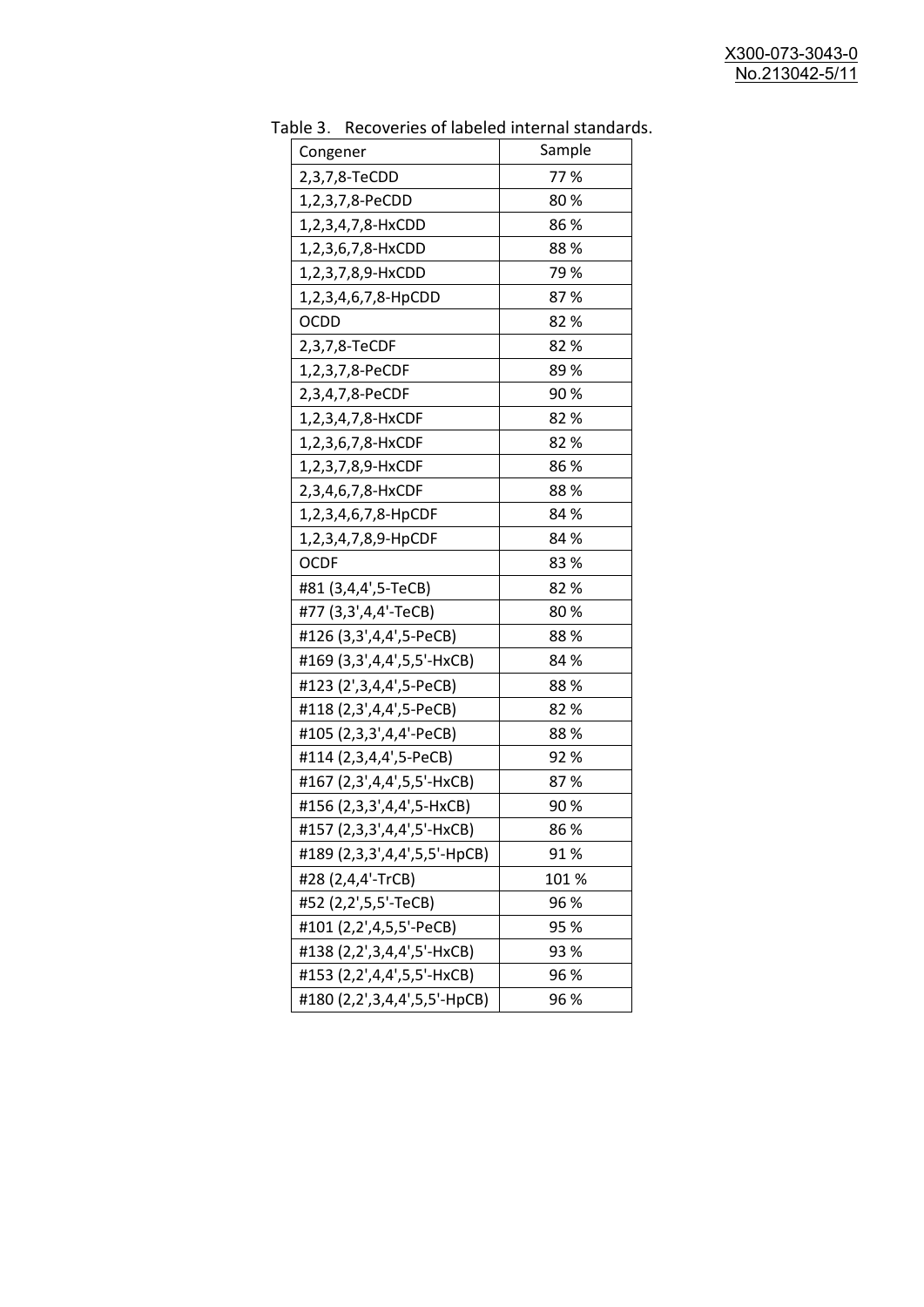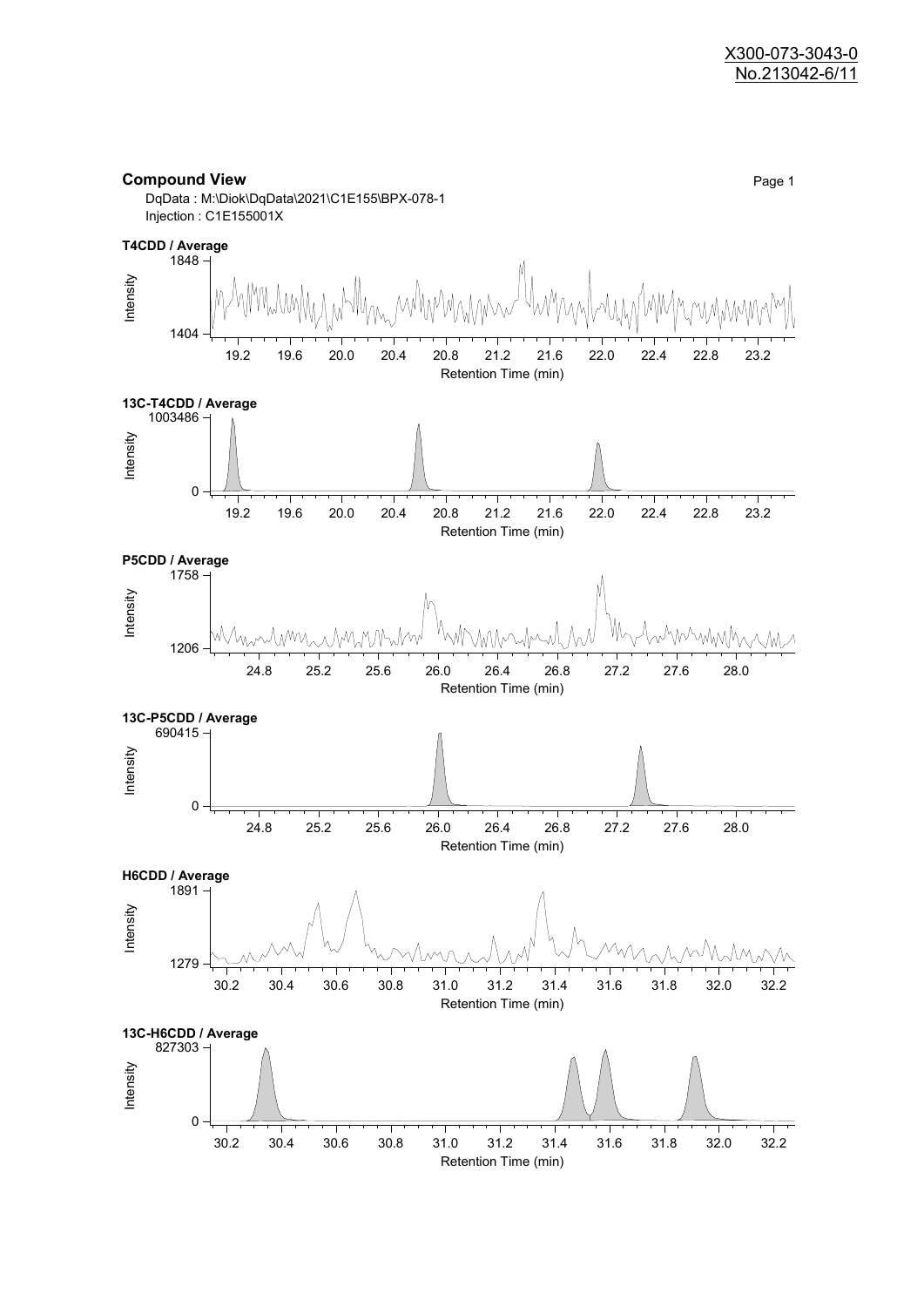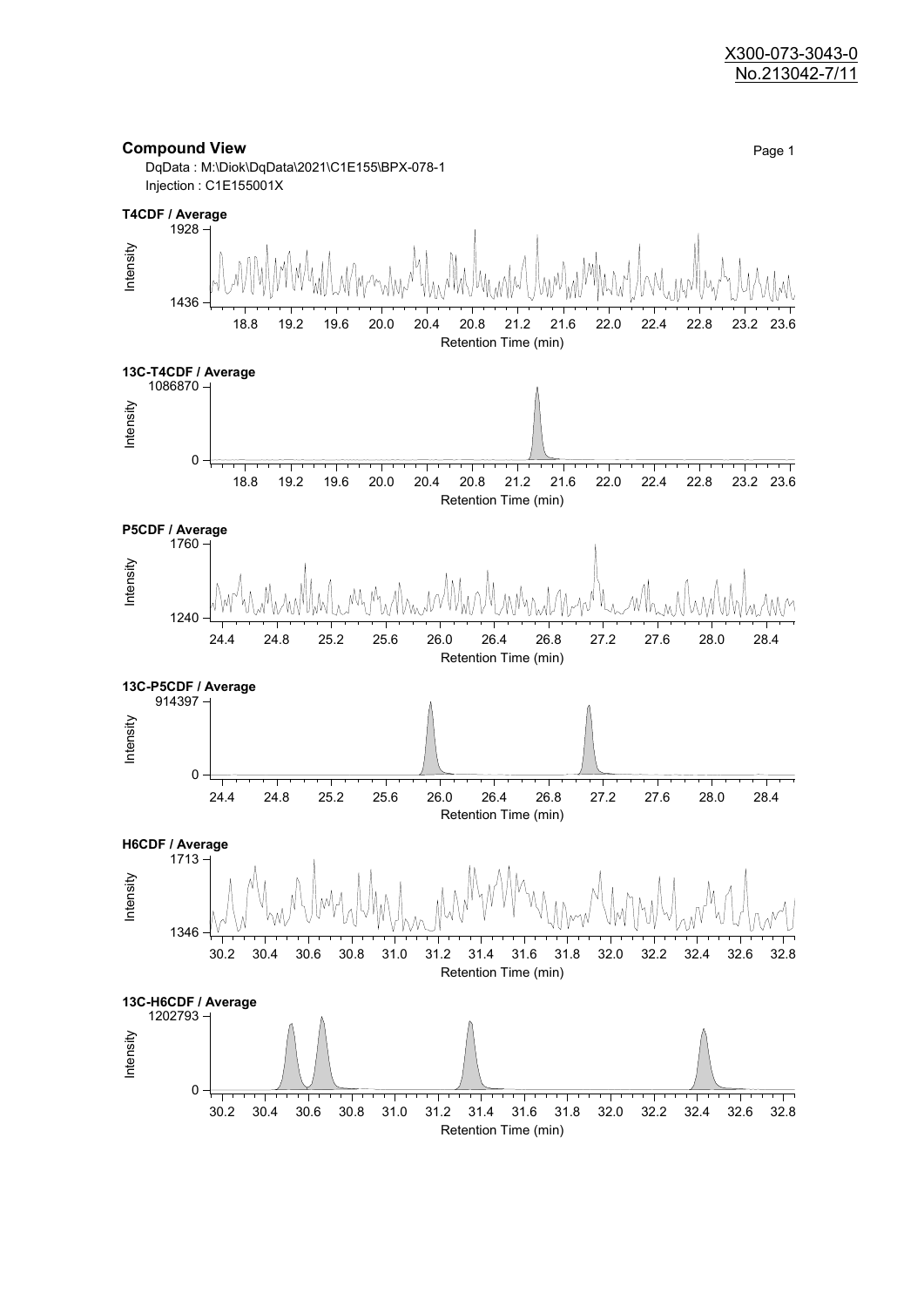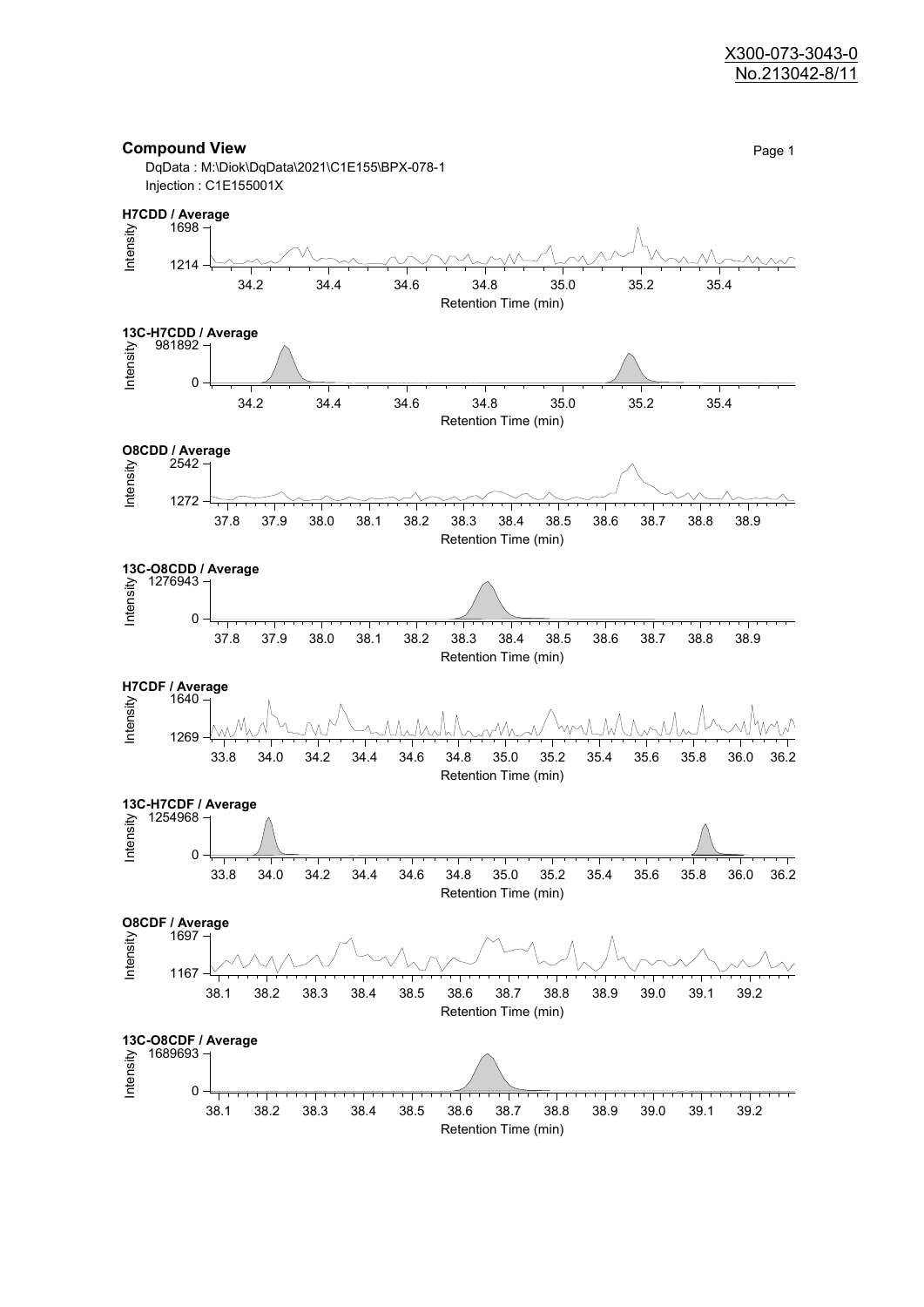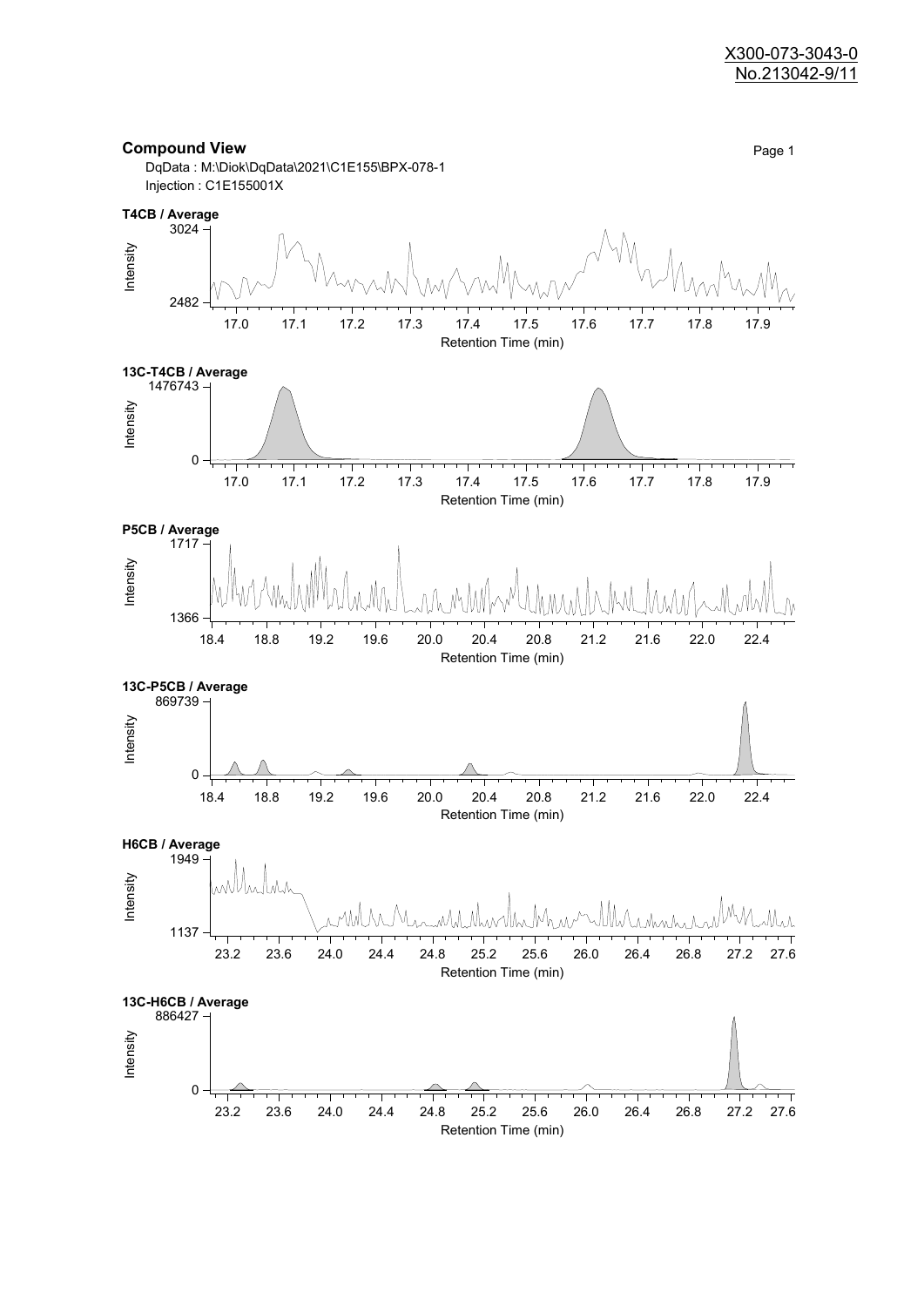#### X300-073-3043-0 No.213042-10/11